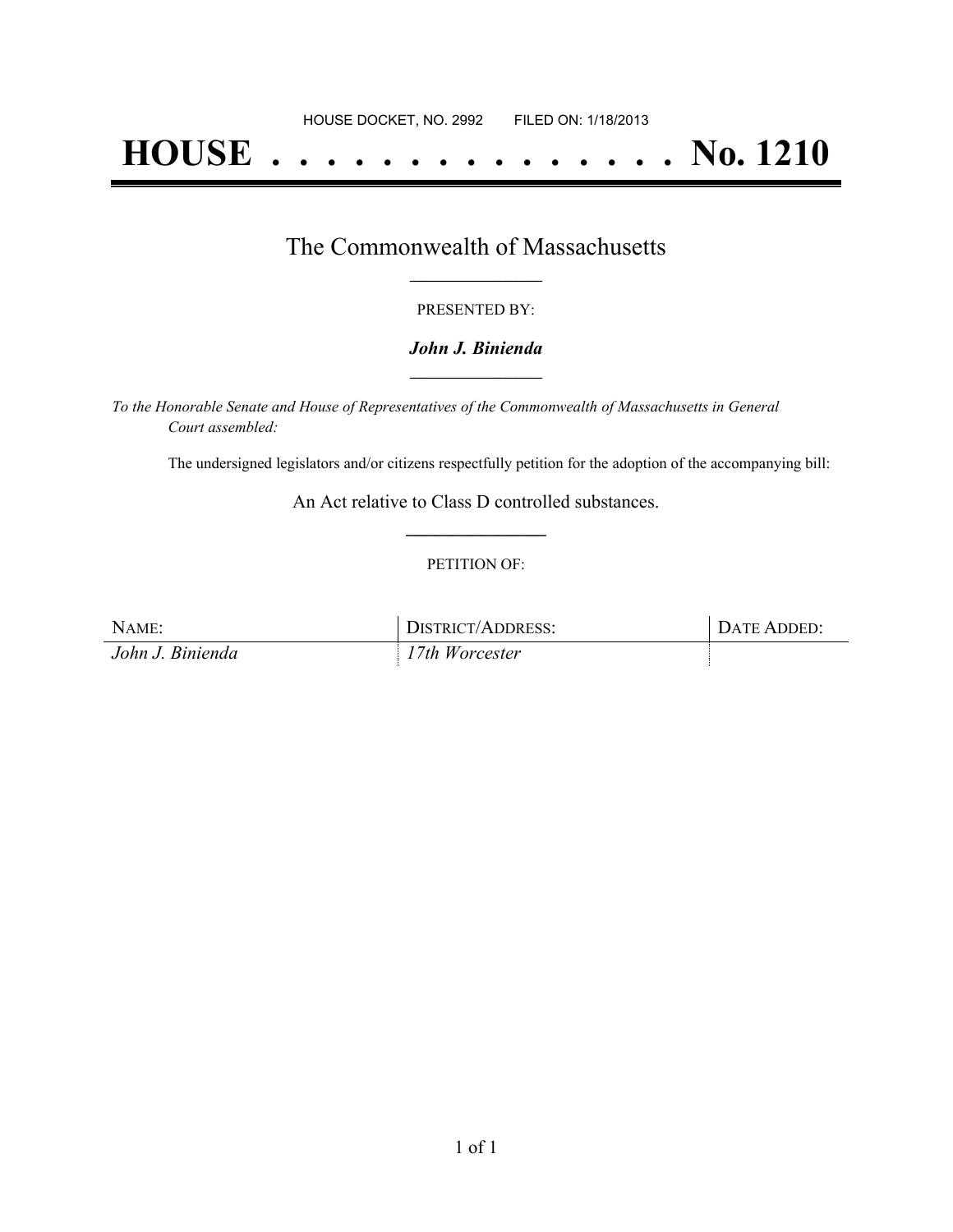## **HOUSE . . . . . . . . . . . . . . . No. 1210**

By Mr. Binienda of Worcester, a petition (accompanied by bill, House, No. 1210) of John J. Binienda relative to the penalties for Class D controlled substance violations. The Judiciary.

#### [SIMILAR MATTER FILED IN PREVIOUS SESSION SEE HOUSE, NO. *3138* OF 2011-2012.]

## The Commonwealth of Massachusetts

**\_\_\_\_\_\_\_\_\_\_\_\_\_\_\_ In the Year Two Thousand Thirteen \_\_\_\_\_\_\_\_\_\_\_\_\_\_\_**

An Act relative to Class D controlled substances.

Be it enacted by the Senate and House of Representatives in General Court assembled, and by the authority *of the same, as follows:*

 SECTION 1. Chapter 94C of the General Laws, as appearing in the 2010 Official Edition, is hereby amended by striking out section 32C, as appearing in the 2004 Official Edition, and inserting in place thereof the following section:— Section 32C. (a) Any person who knowingly or intentionally manufactures, distributes, dispenses or cultivates or possesses with intent to manufacture, distribute, dispense or cultivate a controlled substance in Class D of section 31 shall be punished by imprisonment in the state prison for not more than five years, or in a jail or house of correction for not more than two and one-half years, or by a fine of not less than \$1,000 nor more than \$10,000 or both such fine and imprisonment. (b) Any person convicted of violating this section after one or more convictions of manufacturing, distributing, dispensing, cultivating or possessing with intent to manufacture, distribute, dispense or cultivate a controlled substance as defined in section 31 shall under this or any prior law of this jurisdiction or of any offense of any other jurisdiction, federal, state or territorial, which is the same as or necessarily includes the elements of said offense shall be punished by imprisonment in the state prison for not less than one nor more than five years, or in a jail or house of correction for not less than one nor more than two and one-half years, or by a fine of not less than \$1,000 nor more than \$10,000 or both such fine and imprisonment. SECTION 2. Section 32E of said chapter 94C, as so appearing, is hereby amended by

18 striking out subsection (a) and inserting in place thereof the following subsection:— (a)